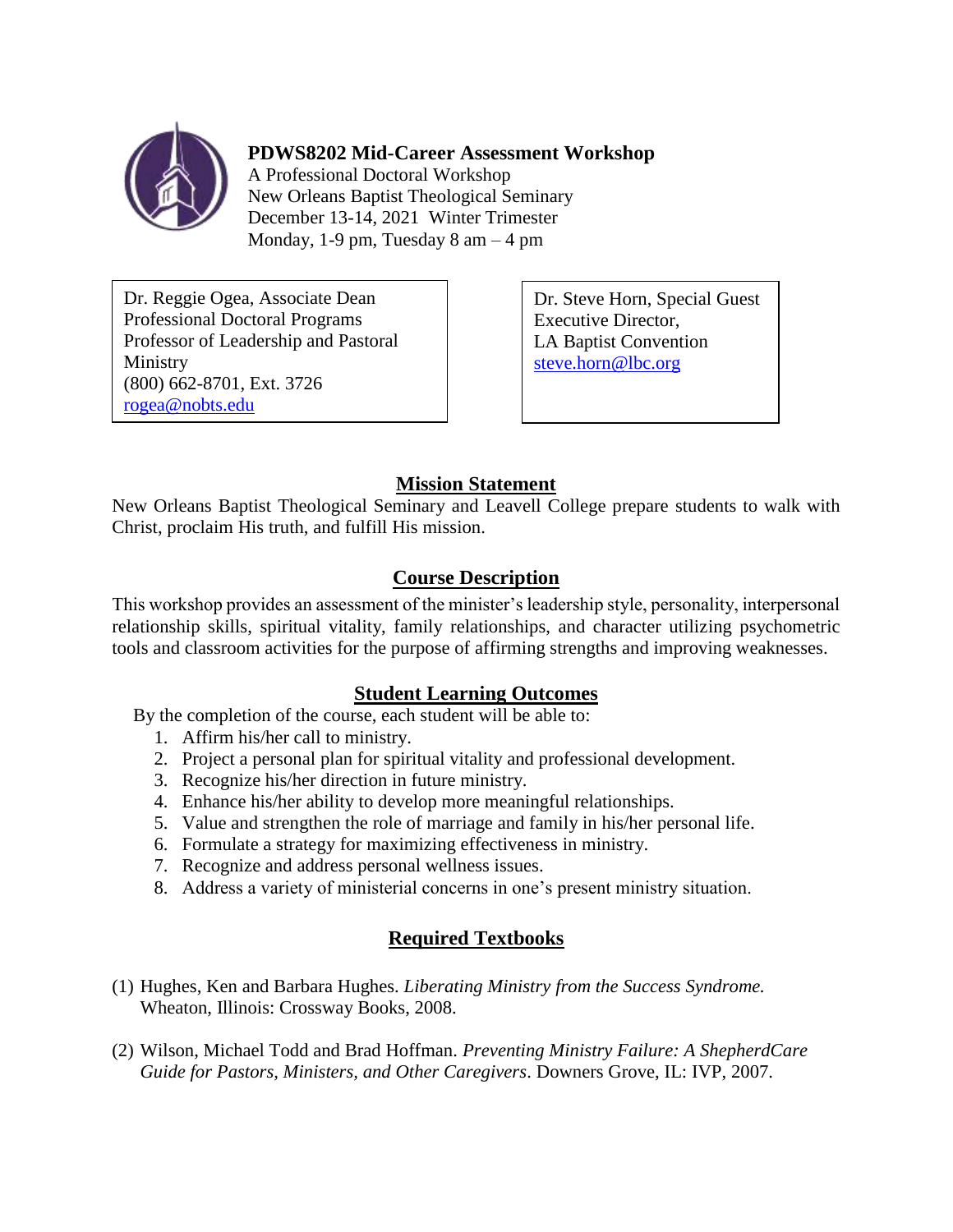(3) Yessick, Tommy. *Building Blocks for Longer Life and Ministry.* Nashville: Convention Press, 1997. (The book is out of print. Following registration, a PDF copy will be emailed to students.)

### **Workshop Requirements and Assignments**

**This workshop will utilize BLACKBOARD for posting of Course Documents and all Assignments. Please upload all Mid-Career Assignments, Pre-and Post-, on BLACKBOARD in the appropriate assignment section by the due date indicated.**

#### **Pre-Workshop Assignment**

**Due on Blackboard no later than 10:00 pm, Sunday, December 12, 2021. Students may use first person in Assignments A and B.** 

1. Textbook Readings, Reviews, Summaries, and Exercises:

A. Read the Hughes textbook *Liberating Ministry from the Success Syndrome,* from the standpoint of your ministry position*,* and write a 3 page (single-spaced) **Review** of the book, with a cover page. The Review should answer the following questions:

- What is the major emphasis of the book?
- What are the key insights/takeaways from the book and why?
- What areas in your life were affirmed and what areas need changing?

Be prepared to discuss the Review during the workshop.

B. Read the Yessick textbook *Building Blocks for Longer Life and Ministry* and complete the Assessment of Total Well-being, beginning on page 105. After answering the questions, write a **Summary** of your assessments and prepare a list of proposed personal actions to bring wellness to your life. There is no minimum page requirement, and the answers to questions are **NOT** required to be submitted in this summary.

C. The Wilson and Hoffman textbook *Preventing Ministry Failure* consists of an Introduction, seven Foundation Stones sections, and Appendixes. Read the Introduction, and then select **three (3)** of the Foundation Stone sections that present the **Most Ministry Challenges** for you at this season of your life. Answer all of the questions and complete all of the exercises for each chapter of the sections selected. Then, take the Holmes-Rahe Life Stress Inventory (Appendix C). Be prepared to discuss your Foundation Stone sections and the Life Stress Inventory in the workshop.

**Note #1:** No formal paper to be turned in for this assignment. However, please indicate on Blackboard which three Foundation Stones you selected and also post your Holmes-Rahe score.

**Note #2:** In order to receive the full-value of *Preventing Ministry Failure*, it is suggested that you engage all seven of the foundation stones, not just the ones you select for the assignment.

2. **Leading From Your Strengths Profile:** Complete the *Leading From Your Strengths Profile* and upload the **Report** on Blackboard. The *Leading from Your Strengths Profile* may be located